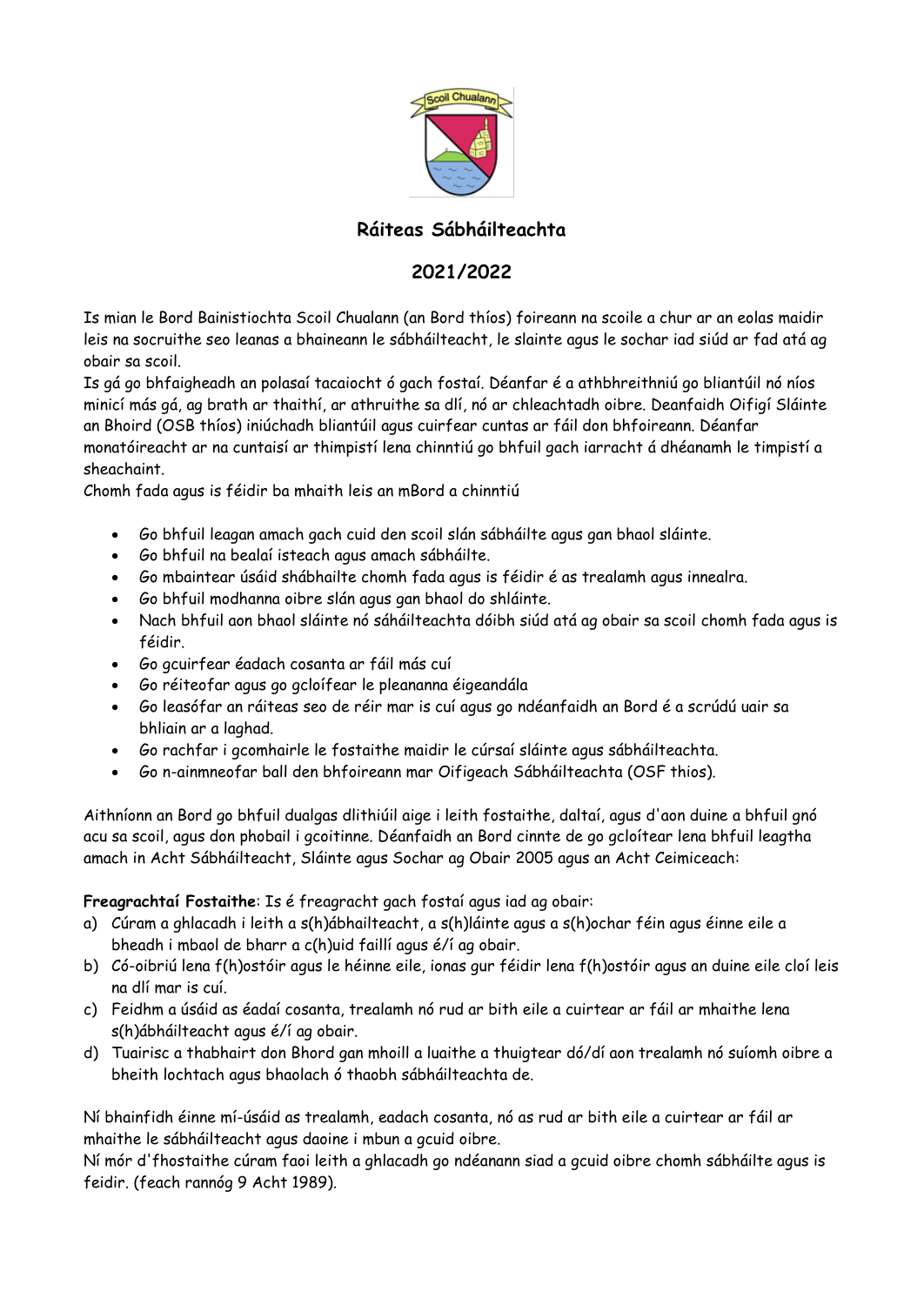**Plé agus Eolas:** Is é polasaí an Bhoird réiteach agus líonadh na bhfoirmeacha measúnú riosca a phlé leis an bhfoireann, cóipeanna a dháileadh ar an bhfoireann agus ina dhiaidh sin ar bhaill nua foirne, agus baill fóirne a chur ar an eolas maidir le haon eolas nó treoracha nua a bhaineann le sábháilteacht. Beidh sláinte, sábháilteacht agus sochar mar chuid de thraenáil agus forbairt foirne as seo amach.

**Contúirtí:** Roinnfear iad seo i ndá chatagóir. Iad siúd ar féidir a reiteach láithreach agus iad siúd nach féidir a réiteach láithreach, a liostáilfear agus a gcuirfear modhanna len iad a réiteach taobh leo. Déanfar iarracht, chomh fada agus is féidir é, féil reidh le gach contúirt.

### **Tine**

Is é polasaí an Bhoird a chinntiú go mbeidh a ndóthain múchtóirí tine ar fáil agus iad in oiriúint don sórt tine a tharlódh sa láthair faoi leith ina bhfuil suite, agus go bhfuil siad ag feidhmiú mar is ceart agus go bhfuil treoracha len a n-oibriú scríofa orthu.

- i. Go gcinnteoidh an príomhoide go mbeidh druil tine uair sa téarma.
- ii. Go mbeidh aláirim thine marcáilte go soiléir (OSB)
- iii. Go mbeadh comharthaí feiceálach ionas go bhfeicfidh chuairteoirí na bealaí éalaithe (OSF)
- iv. Go gcoinneofar doirse agus pasáistí gan bac agus inoscailte i gcónaí.
- v. Go dtaispeánfar ar phlean den scoil na háiteanna cruinnithe taobh amuigh.
- vi. Go múchtar plocóidí na soicéid gach tráthnóna. Baintear fearas leicreach ó na soicéidí thar laethanta saoire. Na múinteoirí le bheith freagrach as a seomrai féin, na rúnaí freagrach as an oifig, an foireann i gcoitinn as an chistin agus seomra na foirne. Glantóirí le seiceáil sa tráthnóna.
- vii. Go gcuirfear i bhfeidhm aon moltaí eile a mholann an Oifigeach Tine.

**Contúirtí Eile**: Dar leis an Bord, d'fhéadfadh baol a bheith ag baint leo seo leanas:

- 1. Urláir fliucha/snasta
- 2. Sreanga
- 3. Ríomhairí
- 4. Gilitín
- 5. Cóifrín fiúsanna
- 6. Citil agus fearas cistine eile
- 7. Úrláir fhliucha/snasta
- 8. Doirse
- 9. Teach an ghaileadáin
- 10. Dréimirí
- 11. Cófraí srl a ghobann amach
- 12. Stór seachtrach faoi ghlas
- 13. An halla scoile
- 14. Séid taobh amuigh
- 15. Dúnphoill
- 16. Sioc ar dhromchla an chlóis lá fuar
- 17. Mataí sna pasáistí
- 18. Fuinneoga íochtaracha ar oscailt

Le laghdú ar an mbaol a bhaineann leis na contúirtí seo ní mór d'fhostaithe cloí le cleachtais shábháilteachta.

- a) Baill foirne atá cailithe le trealamh a úsáid amháin a cheadaítear dul ag plé leis. Gheobhaidh éinne eile a bhéas ag plé le fearas, cóip den Raiteas Sábháilteachta seo ón bPríomhoide sula dtosófar ar aon obair agus cloífidh sé/sí lena bhfuil leagtha amach ann
- b) Lena chois sin, is de réir treoracha na ndéantóirí a úsáidfear trealamh.
- c) Cinnteoidh an Bord, mas cui, go bhfaighidh baill foirne treoir maidir le húsáid trealaimh.
- d) Ní mór na cosaintí cuí a bheith ar threalamh leictreach.
- e) Ní mór fógraí a bhaineann le sábháilteacht a bheith ar taispeáint mar is cuí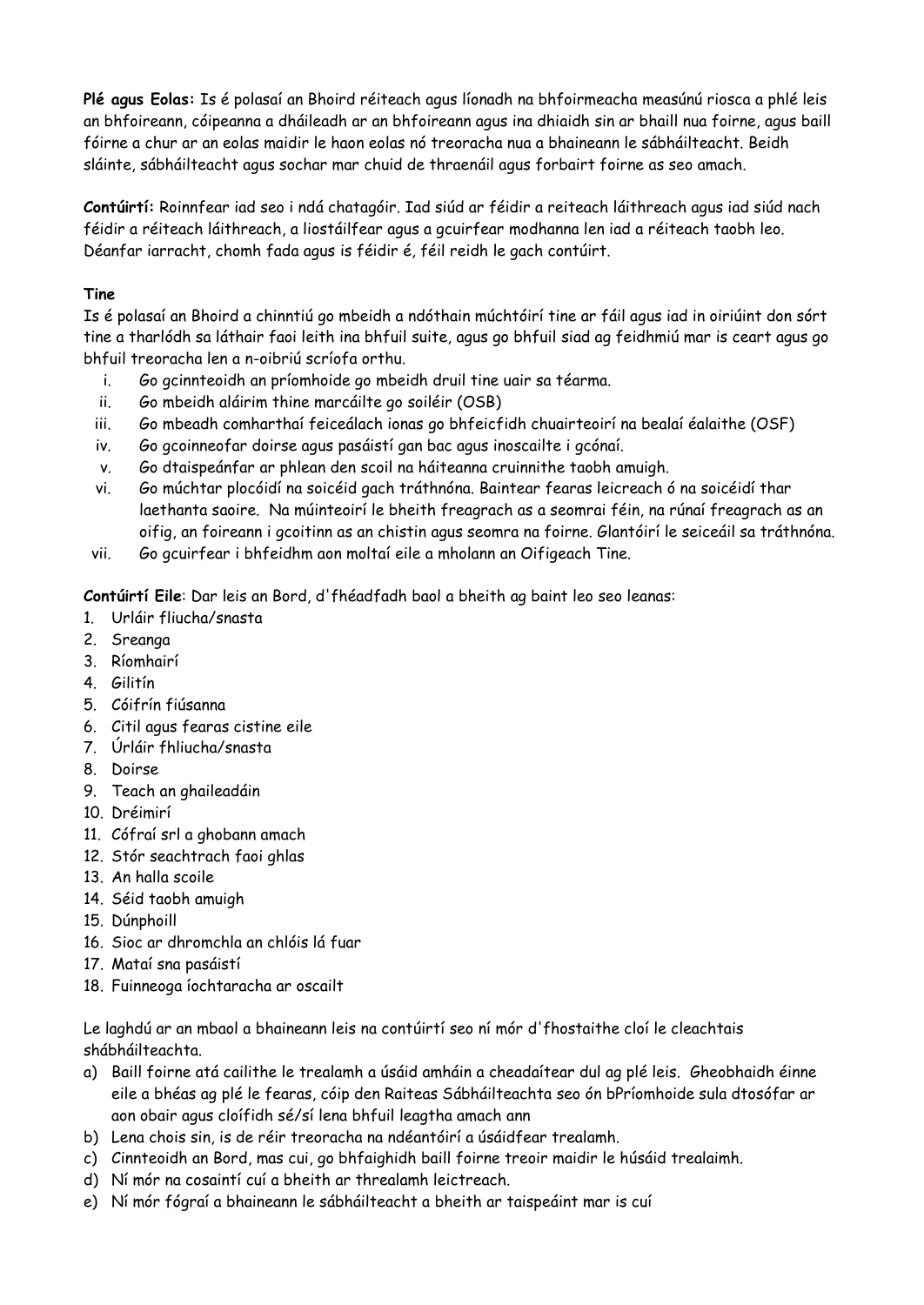- f) Ní mór cúnamh ó dhuine eile le dréimire a úsáid.
- g) Seachnaítear buidéil ghloine agus glantar gloine briste láithreach.
- h) Cinntítear go bhfuil na hurláir glan, cothrom, neamhshleamhan agus bloghdhíonach (OSF agus OSB).
- i) Cinntítear go bhfuil an trealamh a bhaineann le corpoideachas i dtaisce go curamach (OSF)
- j) Cinntítear go bhfuil na mataí corpoideachais in ord maith (OSF)
- k) Seiceáil bhliantúil le déanamh ar throscán, ar na hurláir, ar fhearas (OSF)
- l) Seiceáil go bhfuil baill maith ar an dromchla taobh amuigh (OSF)
- m) Seiceáil go bhfuil an díon, píopaí srl coinnithe in ord mhaith(OSB)
- n) Seiceáil go bhfuil na dúnphoill slán (OSB)
- o) Seiceáil roimh ré go bhfuil gach láthair spraoi glan agus saor ó ghloine.
- p) Seiceáil go bhfuil na soilse taobh amuigh ag obair agus go bhfuil a ndóthain dóiobh ann (OSB agus OSF).
- q) Seiceáil go bhfuil trealamh a bhaineann le glantóirí/tógálaithe curtha i dtaisce go cúramach agus glas air má tá sé i stór seachtrach. (OSF agus OSB)
- r) Seiceáil go dtógtar an bruscar on bhfoirgneamh gach lá agus go stóráltar go cúramach é taobh amuigh (Glantóir)

**Trealamh Leictreach**: Is é polasaí an Bhoird gur baill foirne atá cáilithe len iad a úsáid amháin a cheadaítear dul ag plé le hinnealra, le fearas cistine nó le trealamh leictreach. Déanfar na rudaí seo a sheiceáil go trath rialta.

Sula n-úsáidtear aon ghléas leictreach féachtar chuige:

- Go bhfuil cosaint sábháilteachta ag feidhmiú mar ba cheart.
- Go bhfuil na cablaí/sreanga in ord maith, gan bheith caite, stróicthe srl
- Go bhfuil na plocóidí in ord maith agus na fiúsanna cuí in úsáid.
- Go bhfuil treoirlinte an Udaráis um Shláinte agus Sábháilteachta á leanacht.

**Ceimicí:** Is é polasaí an Bhoird go stóráltar ceimicí - dúch, ábhar glanadh srl, sna hárthaigh chuí, marcáilte go soiléir agus faoi ghlas, agus go n-úsáidtear an chosaint is gá agus iad in úsáid. (Glantóir/Rúnaí/ Príomhoide)

**Drugaí agus Cógais Leighis**: Is é polasaí an Bhoird go gcoinnítear drugaí agus cógais leighis faoi ghlas san oifig, agus cead ag daoine údarásaithe amháin teacht orthu.

**Sochar Foirne agus Daltaí**: Ar mhaithe le sochar na foirne agus na ndaltaí tá leithrisí agus cistin ar fáil agus seomra foime don Lón agus don bhriseadh tae agus tá sé mar chúram ar an bhfoireann an seomra foirne agus an chistin a choinneáil glan néata.

Chuige seo is gá go mbeadh a ndóthain uisce te, galúnach (i bhform leachta) agus túaillí ar fáil, chomh maith le deis fáil réidh le bruscar mar is cuí.

Meabhraítear don bhfoireann agus do na daltaí:

- a) Má tá duine istigh ag obair ar theastas slainte ní mór dí/dó an scoil a chur ar an eolas má tá baol ann nach mbeidh sí/sé in ann a c(h)uid oibre a dhéanamh mar is gnáth gan a sláinte féin, a gcomleacaithe nó na ndaltaí a chur i mbaol agus laghdófar ar a gcúraimí go dtagann biseach orthu.
- b) Ní cheadaítear do bhaill foirne ná do dhaltaí teacht chun na scoile agus ól nó drugaí ag oibriú orthu. Déanfar aon duine a bhriseann an riail seo chuir faoi smacht.

**Úrláir Fliucha/Snasta**: Is é polasaí an Bhoird go ndéanfar gach iarracht gan aon úrlár a fhágáil sleamhain agus chuige seo, chomh fada agus is féidir é, is taréis am scoile a déanfar na hurláir a ní. I rith uaireanta scoile moltar go núsáidfi comharthaí rabhadh. Cuimhnítear feisin ar an mbaol sleamhnú taobh amuigh laethanta fuara.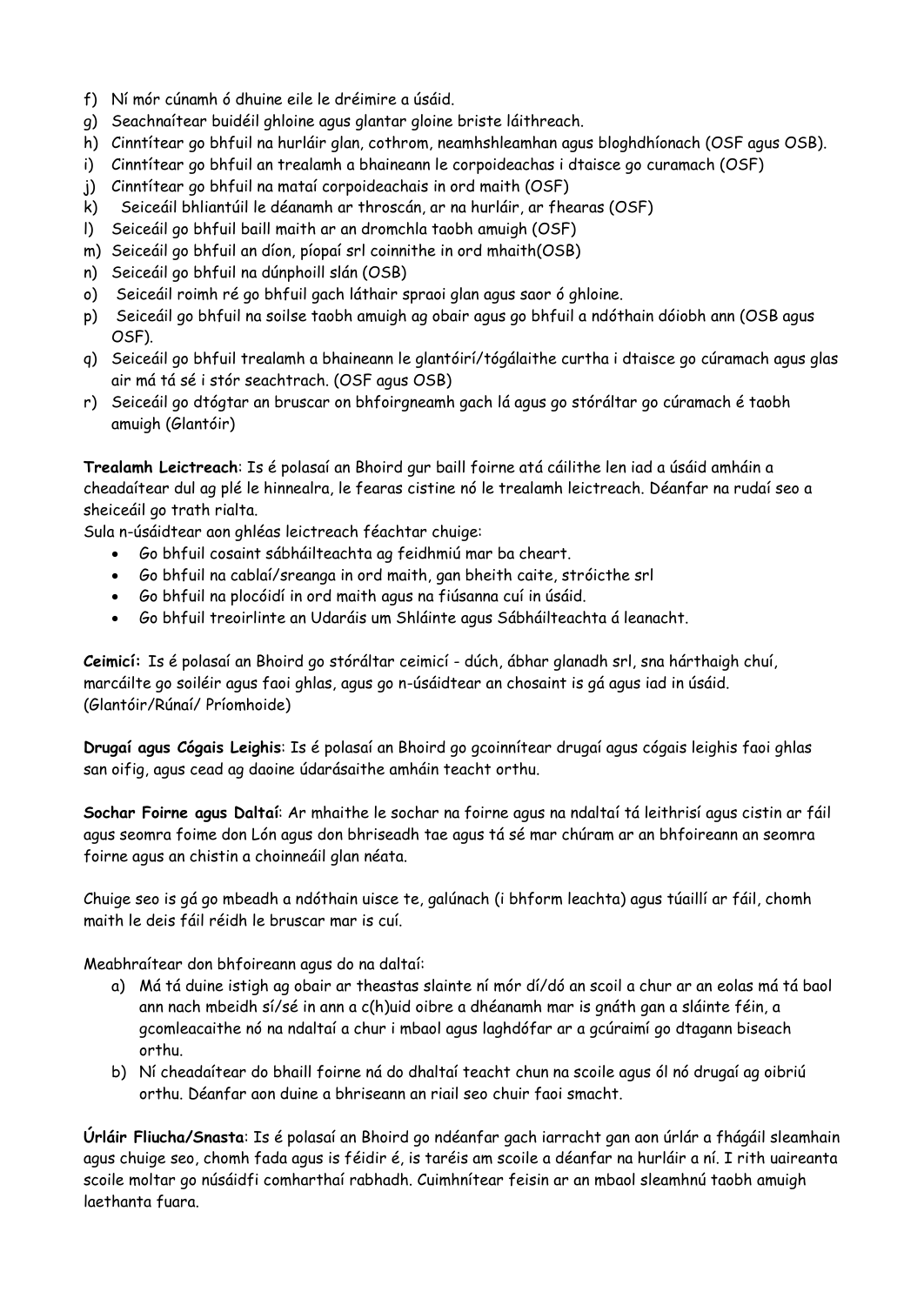**Tobac**: Is é polasaí an Bhoird, ar mhaithe le sláinte, gur limistéar saor ó thobac an scoil.

**Gloine Briste**: Is é polasaí an Bhoird go laghdofar an baol a bhaineann le gloine briste. larrtar ar bhaill foirne an príomhoide a chur ar an eolas maidir le gloine briste ionas gur féidir é ghlanadh chomh luath agus is féidir.

**Aonaid Léirthe Físe (VDUs**): Is é polasaí an Bhoird go leanfar na treoirlínte sábháilteachta is suas chun dáta a leagtar síos maidir lena n-úsáid.

**Galair Thógalacha**: Is é polasaí an Bhoird go gcuirfear iad seo in iúl mar is cuí agus go ndéanfar gach iarracht daltaí agus foireann a chosaint óna leithéidí galair. Tá tábhacht dá réir ag baint le glaineacht agus le h-úsáid láimhínní a chaitear amach le glanadh agus le garchabhair.

**Garchabhair**: Is é polasaí an Bhoird go mbeidh oiliúint sa ngarchabhair ar roinnt baill foirne. Go mbeidh fógraí sa seomra foirne maidir le suíomh agus úsáid an bhosca garchabhair, le socruithe i gcás timpiste, uimhreacha dochtúiri, otharchairr, ospidéil, gardaí srl

Is gá cur síos láithreach sa Tuairisc ar Thimpisti Leabhar Timpistí ar gach eachtra agus más cuí ainm an Oifigigh a bhí freagrach as pé baol ónar eascair an eachtra faoi leith a lua sa ráiteas, ionas gur féidir cuntas leanúnach a choinneail ar dhul chun na sábháilteachta sa scoile.

Maidir leis an mbosca garchabhair is iad seo na nithe ba cheart a bheith ann: Ciarsúr cuimilte gan alcól (ní bhaintear úsáid as bindealáin), na hunga faoi leith do chealg, do dhó, do ghearradh, do chúram na súl agus chomh maith leis sin, cairt garchabhrach.

**Tógálaithe**: Déanfar gach iarracht laghdú ar an gcur isteach ar obair na scoile, tré obair thorannach a dhéanamh taobh amuigh d'uaireanta scoile. Glacfaidh tógálaithe cúram gan daltaí ná foireann a chur i mbaol agus cuirfear fógraí timpeall le contúirtí a chur in iúl.

**Teacht agus Imeacht ón Scoil**: larrtar ar chuairteoirí iad fein a chur in iúl don bPríomhoide/Rúnaí roimh dhul isteach dóibh. Ní mór cúram faoi leith a ghlacadh sna carrchlósanna agus na páistí á mbailiú nó á bhfágail chun na scoile.

**Caomhnú Páistí:** Tá polasaí Chaomhnú Páistí againn i Scoil Chualann. Tá cóip tugtha do gach ball foirne agus tá na tuismitheoirí ar an eolas faoi freisin. Rinne athbhreithniú ar an bpolasaí i bhfómhar na bliana 2011. Glacadh le 'Treoirlínte agus Nósanna Imeachta na Roinne Oideachais agus Scileanna um Chosaint Leanaí 2011'.

Is í Michelle Ní Thuama, Príomhoide, an duine ainmnithe idirchairdrimh agus Frank Mac Clúin, Príomhoide Tánaisteach, an leas-Duine Ainmnithe Idirchaidrimh. Muintear an Clár **Bí Sábháilte** mar chuid den chlár OSPS sa scoil.

**Cód Iompair:** Tá Cód Iompair scoile curtha i bhfeidhm i Scoil Chualann ar mhaithe le sábháilteacht. Mínítear do na páistí gur ar mhaithe le sábháilteacht go mbíonn rialacha scoile againn. Síníonn na tuismitheoirí an cód nuair a ghlacann said le háit dá bpáistí sa scoil.

**Athbreithniú ar an Ráiteas seo**: Déanfaidh an Bord athbhreithniú ar an ráiteas seo go tráthrialta de réir a dtaithí féin agus de réir riachtanaisí an Acht Shláinte agus Sábháilteachta 2005 agus an Údaráis um Shláinte agus Sábháilteachta.